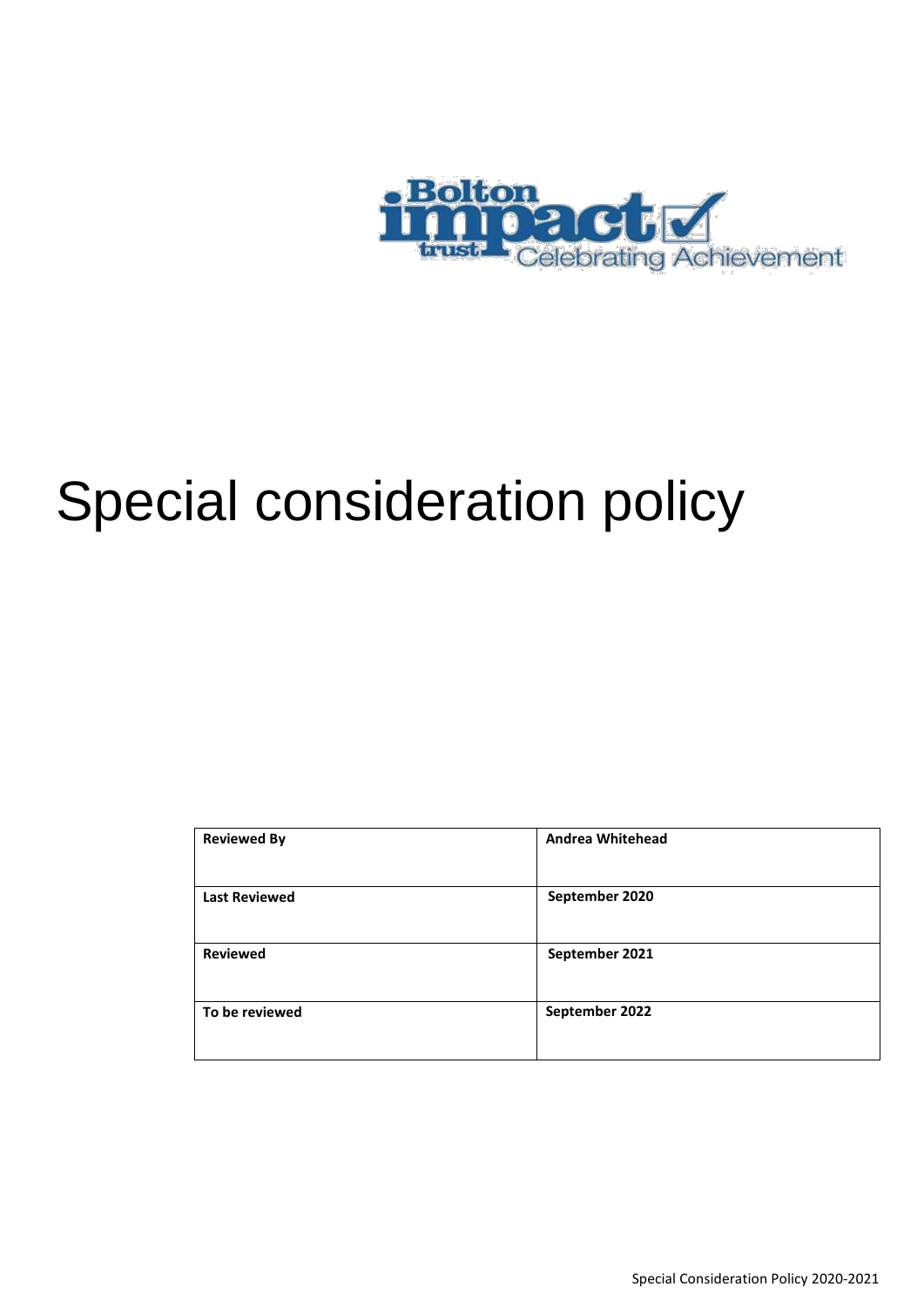# **Contents**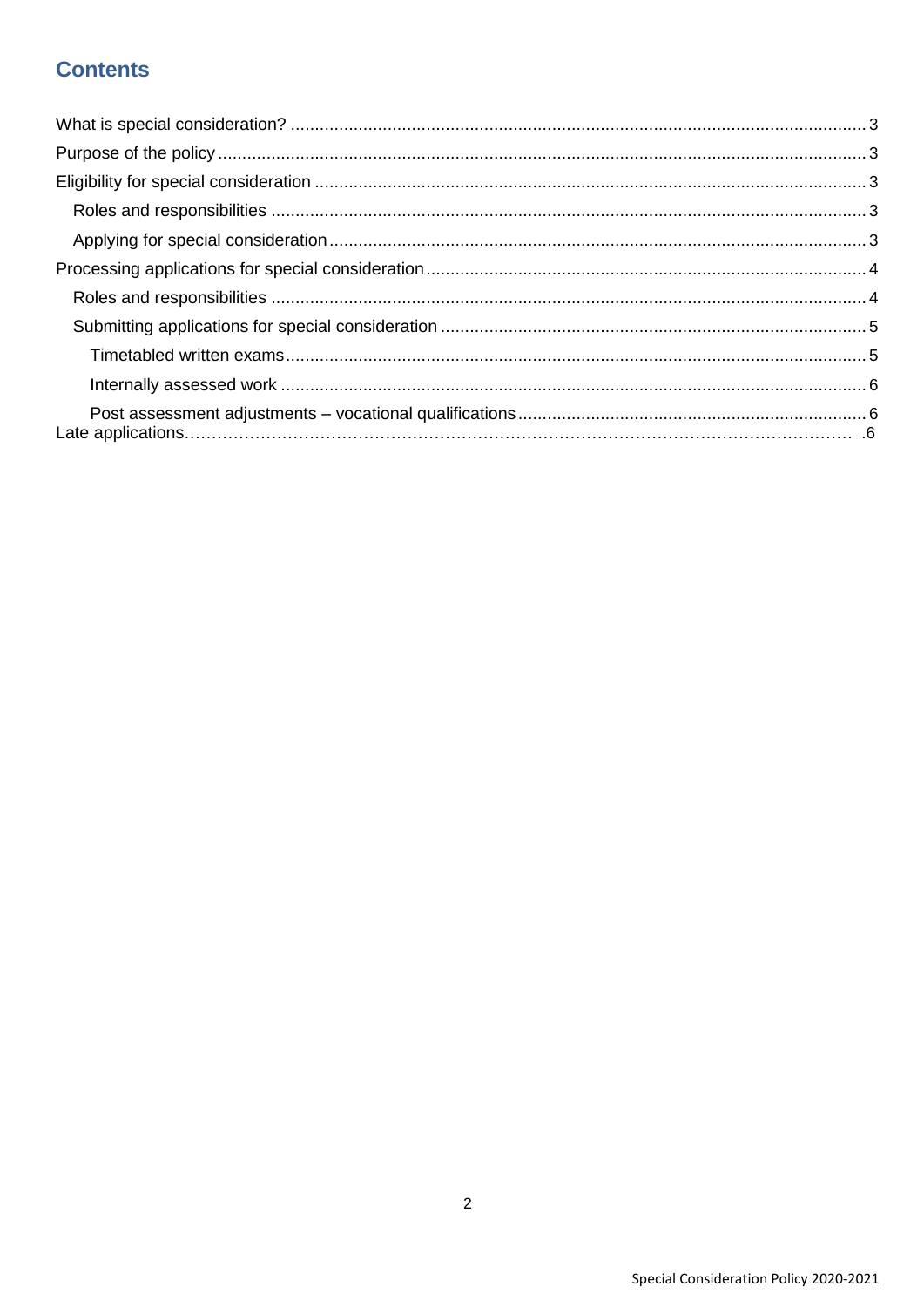# <span id="page-2-0"></span>**What is special consideration?**

*"*Special consideration is given to a candidate who has temporarily experienced illness, injury or some other event outside of their control **at the time of the assessment**. It is applied when the issue or event has had, or is reasonably likely to have had, a material effect on a candidate's ability to take an assessment or demonstrate his or her normal level of attainment in an assessment.

*Special consideration can only seek to go some way to assist a candidate affected by a potentially wide range of difficulties, emotional or physical, which may influence performance in examinations. It cannot remove the difficulty faced by the candidate. There will be situations where candidates should not be entered for an examination. Only minor adjustments can be made to the mark awarded because to do more than this would jeopardize the standard of the examination."*

# **Purpose of the policy**

The purpose of this policy is to identify roles and responsibilities in the special consideration process and confirms that Bolton Impact Trust agrees to *"submit any applications for special consideration where candidates meet the published criteria."*

# **Eligibility for special consideration**

# **Roles and responsibilities**

## **Academy Lead**

Is familiar with the contents, refers to and directs relevant centre staff to the annually updated JCQ publication [SC](http://www.jcq.org.uk/exams-office/access-arrangements-and-special-consideration/regulations-and-guidance)

Ensures that, where relevant and in eligible situations, applications for special consideration are submitted to awarding bodies by the exams officer

## **Exams officer**

Understands the criteria as detailed in [SC](http://www.jcq.org.uk/exams-office/access-arrangements-and-special-consideration/regulations-and-guidance) to determine where candidates will/will not be eligible for special consideration

Ensures that, where relevant and in eligible situations, applications for special consideration are submitted to awarding bodies

## **Teaching staff and/or SENCo**

Provide any appropriate evidence or information that may be required to determine a candidate's eligibility for special consideration.

## **Candidates (or parents/carers)**

Provide any medical or other evidence that may be required to determine eligibility for special consideration

# **Applying for special consideration**

Where eligible, special consideration is applied for at the time of the assessment where candidates *"have been fully prepared and have covered the whole course but performance in the examination, or in the production of controlled assessment, coursework or non-examination assessment, is materially affected by adverse circumstances beyond their control."*

For candidates who are present for the assessment but disadvantaged Bolton Impact Trust must be satisfied that there has been a material detrimental effect on candidate examination performance or in the production of coursework or non-examination assessment. [\(SC,](http://www.jcq.org.uk/exams-office/access-arrangements-and-special-consideration/regulations-and-guidance) section 3)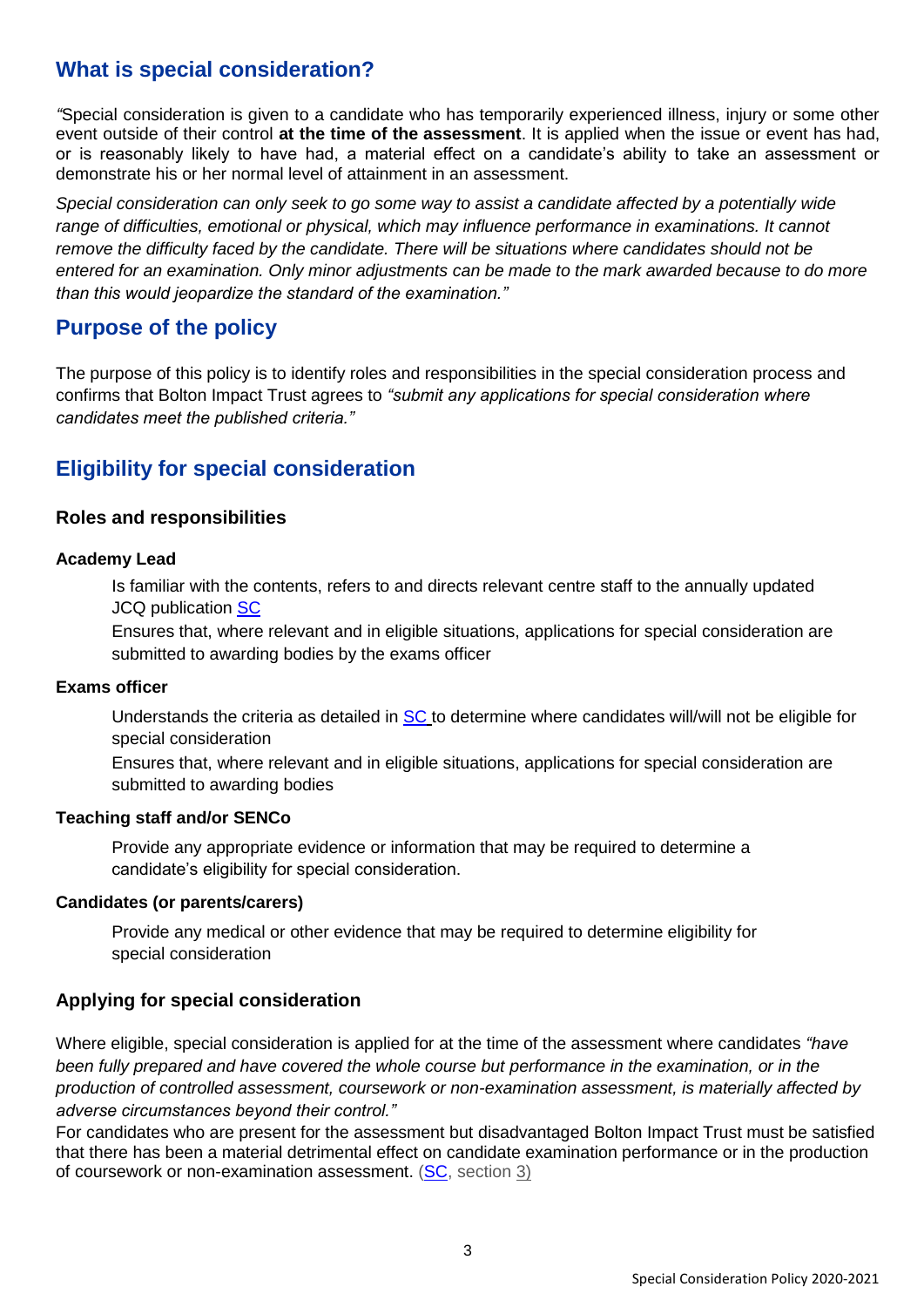<span id="page-3-0"></span>Where a candidate may arrive for an exam and is clearly unwell, extremely distressed and/or may have sustained an injury that requires emergency access arrangements to be put in place:

the candidate will be kept comfortable and under centre supervision from the required time while appropriate arrangements are put in place for the candidate to take the exam in the best possible conditions

a judgement will be made on how the candidate's situation or disposition affected performance in the exam

where appropriate and where eligible, special consideration is applied for

Where candidates may be affected by a major disturbance in the exam room (emergency evacuation etc.), special consideration is applied for on behalf of all candidates.

Where a candidate takes three or more timetabled exams on the same day and the total duration of all papers is more than 5 hours 30 minutes (GCSE) including *any approved extra time but not any time taken for supervised rest breaks* special consideration for an allowance on last paper taken is applied for.

Where a candidate may be affected by a minor disturbance in the exam room caused by another candidate (momentary bad behaviour, mobile phone ringing etc.), special consideration cannot be applied for.

If a candidate is absent from a timetabled compenent/unit for acceptable reasons, and the centre can support this, special consideration is applied for if the exam missed is in the terminal series and the *minimum requirements for enhanced grading in cases of acceptable absence* can be met. For unitised examinations taken in an examination series prior to certification, candidates must be re-entered for any missed units at the next assessment opportunity. Unless there are difficulties arising, e.g. group performances which cannot be repeated, special consideration will not be awarded. [\(SC,](http://www.jcq.org.uk/exams-office/access-arrangements-and-special-consideration/regulations-and-guidance) section 4)

Where other issues or problems affect a candidate or a group of candidates, special consideration is explored in [SC 5](http://www.jcq.org.uk/exams-office/access-arrangements-and-special-consideration) and applied for where eligible. This might include, for example:

- other certification
- coursework/ non-examination assessment extensions
- shortfall in work (coursework/non-examination assessment)
- lost or damaged work (non-assessment components)
- candidates taking an incorrect or defective question paper
- candidates undertaking the wrong controlled assessment or non-examination assessment assignment

Where a candidate may be eligible for special consideration (a post assessment adjustment) in a vocational qualification, the centre follows [SC 7](http://www.jcq.org.uk/exams-office/access-arrangements-and-special-consideration) and awarding body guidance to determine if, when and how an adjustment can be applied for.

# **Processing applications for special consideration**

# **Roles and responsibilities**

# **Academy Lead**

 Ensures that all eligible applications will be supported by signed evidence produced by a member of the senior leadership team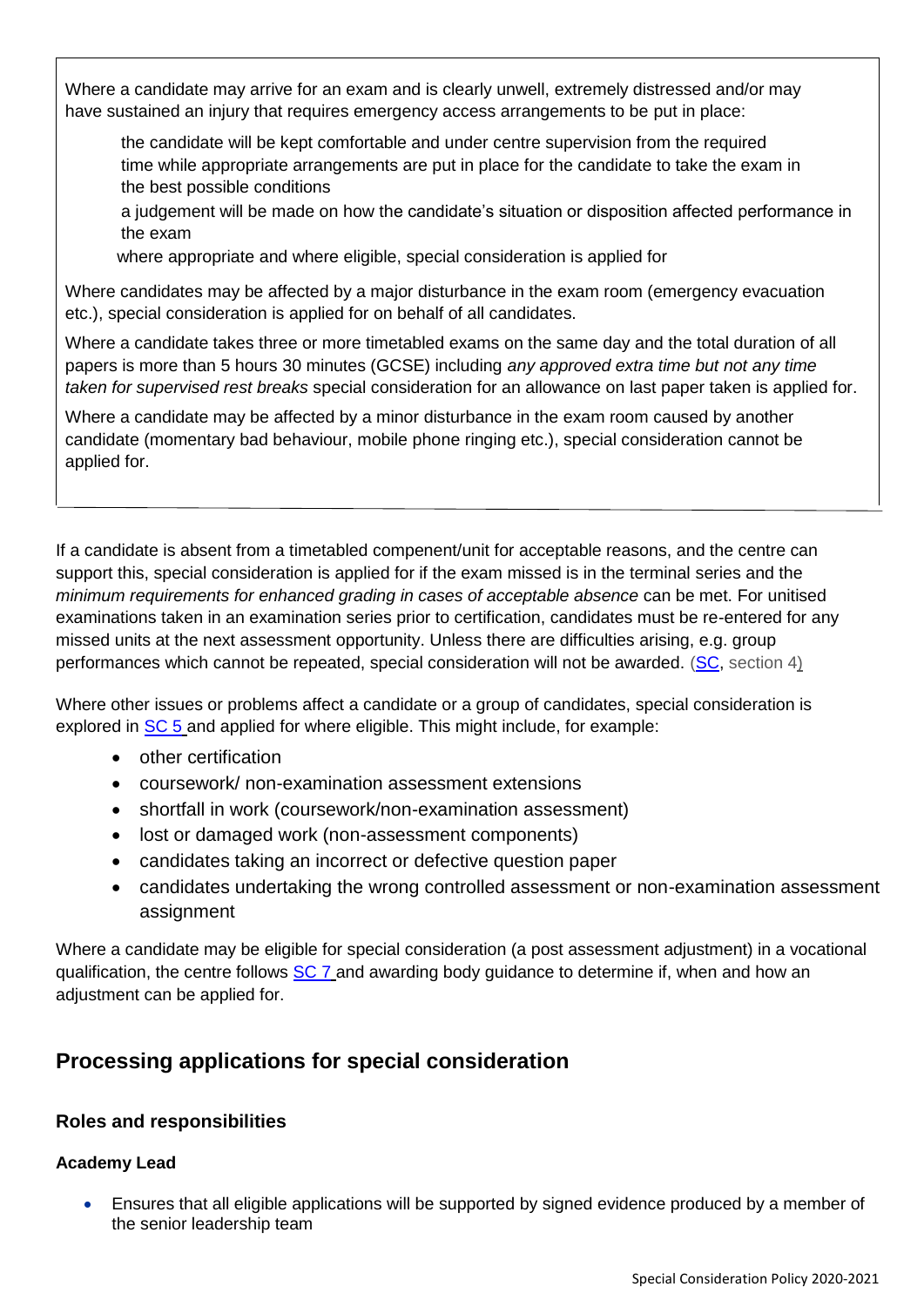## **Senior leadership team**

• Produce/provide signed evidence in support of an application

#### **Exams officer**

- Understands that special consideration must be applied for at the time of the assessment
- Understands that special consideration cannot be applied in a cumulative fashion and that where a candidate may be affected by different indispositions, special consideration should only be applied for the most serious indisposition
- Ensures applications will be processed as required by the awarding bodies
- Keeps evidence to support all applications on file until after the publication of results and provides the signed evidence provided by a member of the senior leadership team to support an application where this may be requested by an awarding body
- Meets the required deadline(s) for submitting applications

## **Teaching staff and/or SENCo/ Learning Mentors**

• Provide any appropriate evidence or information that may be required to support a candidate's application for special consideration

#### **Candidates (or parents/carers) will**

- Provide any required medical or other evidence that may be required to support an application for special consideration
- Will be informed that all cases must be dealt with by the centre

# **Submitting applications for special consideration**

Where a candidate or group of candidates is/are eligible for special consideration applications are submitted to the relevant awarding body following the published processes in [SC.](http://www.jcq.org.uk/exams-office/access-arrangements-and-special-consideration)

Evidence to support applications is kept on file until after the publication of results.

#### **Timetabled written exams**

- For GCSE qualifications, applications for individual candidates are submitted online by logging into the relevant awarding body secure extranet site and following the links to special consideration
- The processes for submitting a single application to cover all exams affected where a candidate is present but disadvantaged and a separate application for each day on which exams are missed where a candidate is absent from an examination for an acceptable reason detailed in [SC 6](http://www.jcq.org.uk/exams-office/access-arrangements-and-special-consideration) will be followed
- For other qualifications, applications will be submitted online where the awarding body's secure system accepts these
- The paper [form 10](http://www.jcq.org.uk/exams-office/access-arrangements-and-special-consideration/forms) *Application for special consideration* is only completed and submitted where the online system does not accept applications for a particular qualification
- For cases involving groups of candidates, applications are made online where the awarding body's secure system accepts group applications or form 10 will be completed
- The paper [form 14](http://www.jcq.org.uk/exams-office/access-arrangements-and-special-consideration/forms) *Self certification form (Self certificate for candidates who have missed an examination)* will only completed by a candidate where circumstances warrant this and will not used where the centre knows the candidate was ill